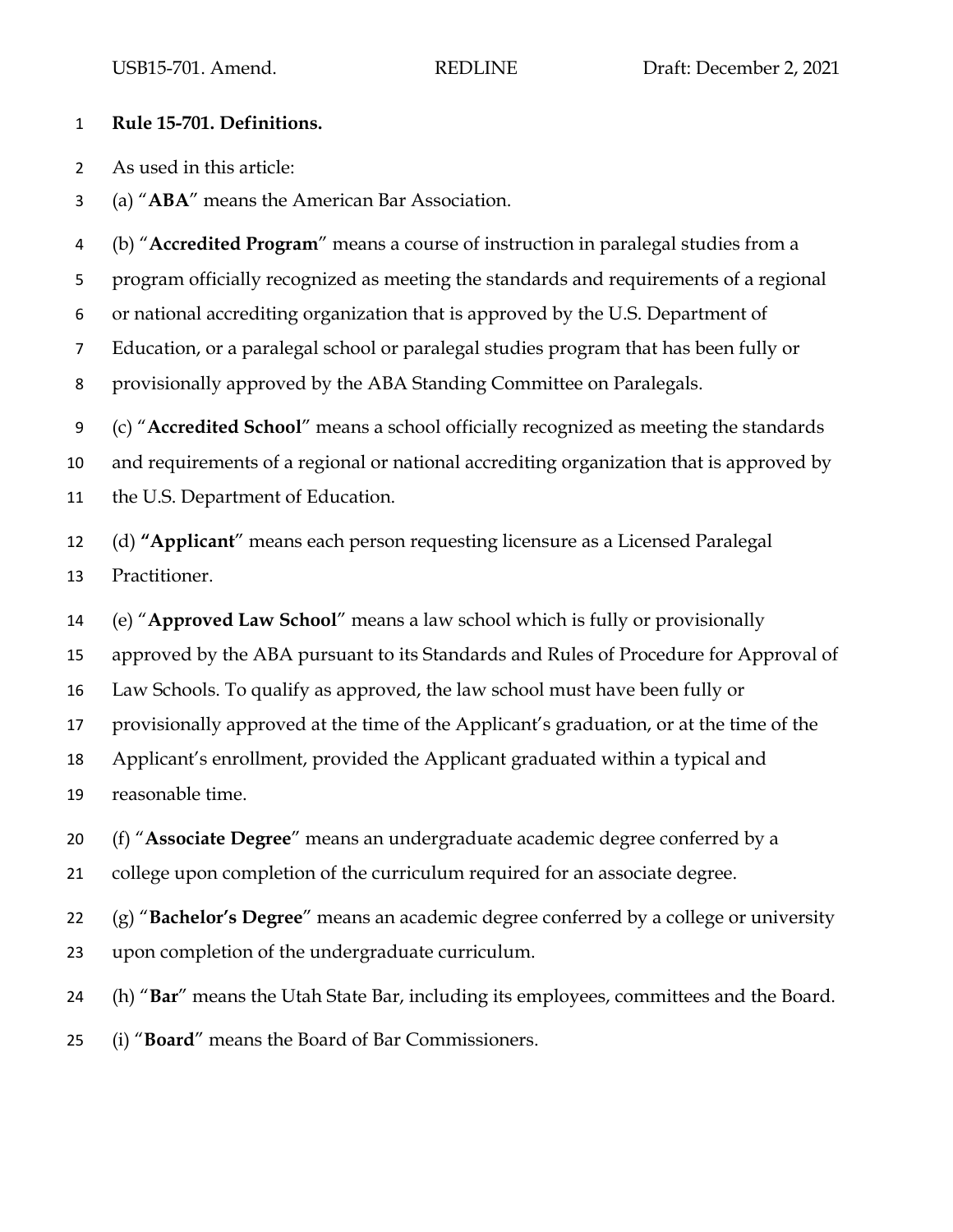(j) "**Complete Application**" means an application that includes all fees and necessary application forms, along with any required supporting documentation, character references, a criminal background check, a photo, an official certificate of graduation and if applicable, a test accommodation request with supporting medical documentation. (k) "**Confidential Information**" is defined in Rule 15-720(a). (l) "**Disbarred Lawyer**" means an individual who was once a licensed lawyer and is no longer permitted to practice law. (m) "**Executive Director**" means the executive director of the Utah State Bar or designee. (n) "**First Professional Degree**" means a degree that prepares the holder for admission to the practice of law (e.g. juris doctorate) by emphasizing competency skills along with theory and analysis. An advanced, focused, or honorary degree in law is not recognized as a First Professional Degree (e.g. master of laws or doctor of laws). (o) "**Full-time**" means providing legal services as a paralegal for no fewer than 80 hours per month. (p) "**General Counsel**" means the General Counsel of the Utah State Bar or designee. (q) "**Licensed Paralegal Practitioner**" means a person licensed by the Utah Supreme 44 Court to provide limited legal representation in the practice areas of (1) temporary 45 separation, divorce, parentage, cohabitant abuse, civil stalking, and custody and support, name or gender change, and petitions to recognize a relationship as a marriage, (2) forcible entry and detainer and unlawful detainer; or (3) debt collection matters in which the dollar amount in issue does not exceed the statutory limit for small claims cases.

(r) "**LPP**" means Licensed Paralegal Practitioner.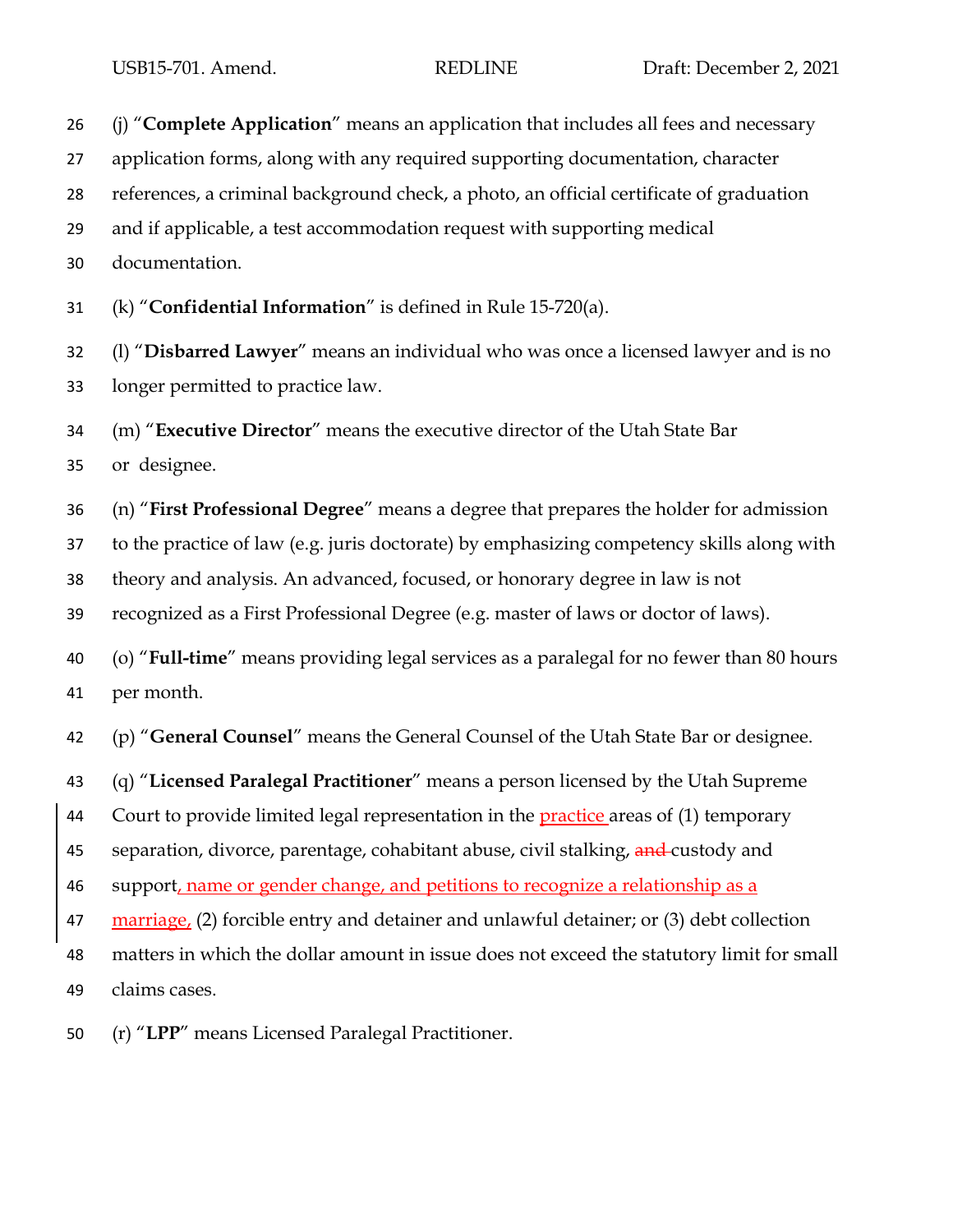(s) "**LPP Administrator**" means the Bar employee in charge of LPP licensure

or designee.

- (t) "**LPP Admissions Committee**" means those Utah State Bar members or others appointed by the Board or president of the Bar who are charged with recommending standards and procedures for licensure of LPPs, with implementation of this article, reviewing requests for test accommodations, and assessing the qualifications of applicants.
- (u) "**NALA**" means the National Association of Legal Assistants.

(v) "**NALS**" means The Association for Legal Professionals.

(w) "**NFPA**" means the National Federation of Paralegal Associations.

(x) "**National Certification**" means Certified Paralegal (CP or CLA) credential from the

National Association of Legal Assistants (NALA); the Professional Paralegal (PP)

credential from the National Association of Legal Professionals (NALS); or the

Registered Paralegal (RP) credential from the National Federation of Paralegal

Associations (NFPA).

(y) "**OPC**" means the Office of Professional Conduct.

(z) "**Paralegal**" means a person qualified through education, training, or work

experience, who is employed or retained by a lawyer, law office, governmental agency,

or the entity in the capacity or function which involves the performance, under the

ultimate direction and supervision of an attorney, of specifically delegated substantive

legal work, which work, for the most part, requires a sufficient knowledge of legal

concepts that absent such assistance, the attorney would perform.

(aa) "**Paralegal Certificate**" means verification that an individual has

successfully completed a paralegal studies program from an Accredited Program that

includes at least 15 credit hours of paralegal studies. The certificate must be offered,

taught, and granted by an Accredited Program.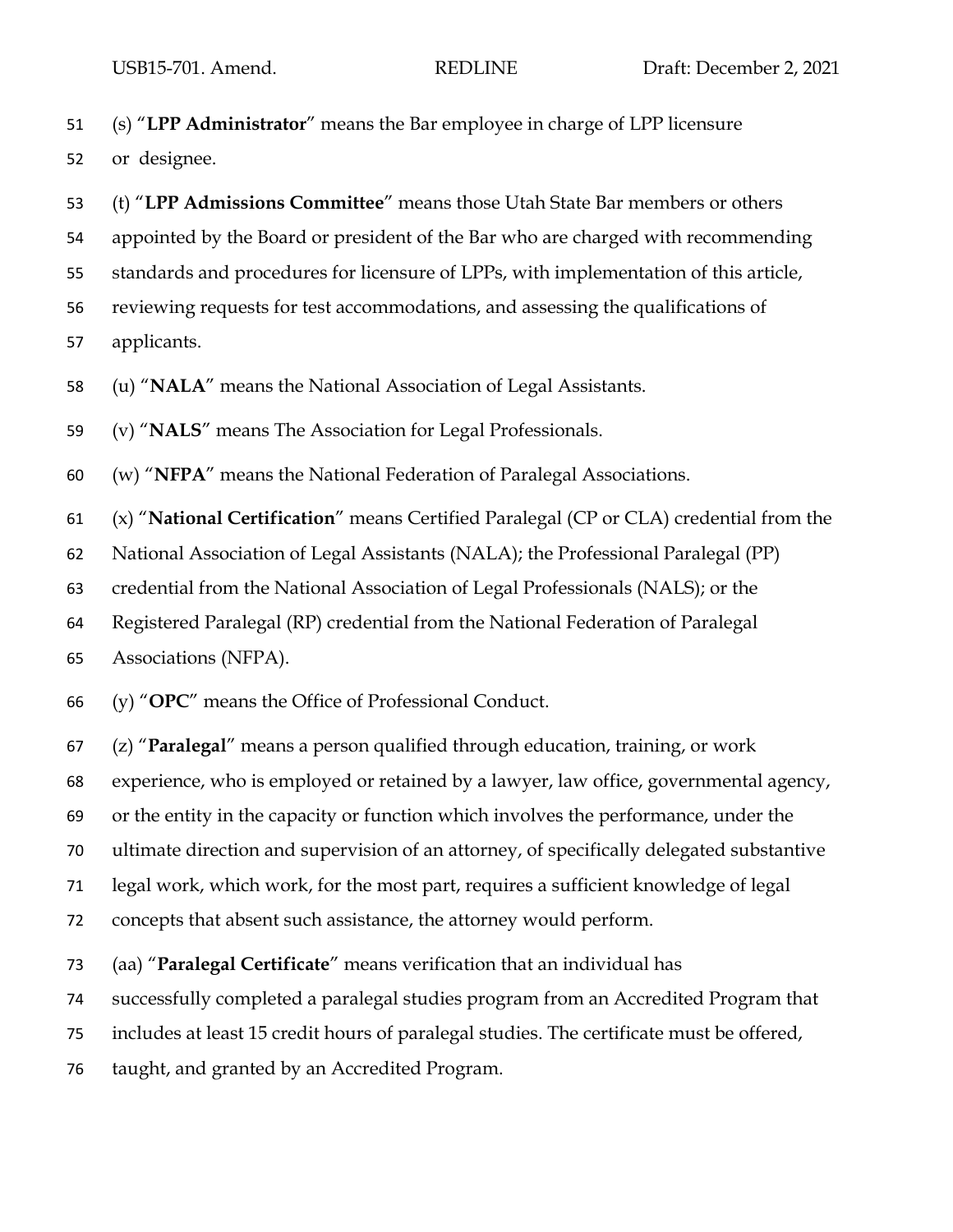(bb) "**Paralegal Studies**" and "**Paralegal Studies Degree**" mean course work that prepares a holder to work as a paralegal.

 (cc) "**Privileged Information**" in this article includes: information subject to the attorney-client privilege, attorney work product, test materials and applications of examinees; correspondence and written decisions of the Board and LPP Admissions Committee, and the identity of individuals participating in the drafting, reviewing, grading and scoring of the LPP Licensure Examination.

 (dd) "**Reapplication for Licensure**" means that for two years after the filing of an original application, an Applicant may reapply by completing a Reapplication for Licensure form updating any information that has changed since the prior application was filed and submitting a new criminal background check.

(ee) "**Specialized Course of Instruction**" means a course that has been approved by the

 Board to provide instruction in professional ethics or the subject areas for which LPP's are licensed.

 (eeff) "**Substantive Law-Related Experience**" means the provision of legal services as a Paralegal, paralegal student or law student including, but not limited to, drafting pleadings, legal documents, or correspondence, completing forms, preparing reports or charts, legal research, and interviewing clients or witnesses. Substantive Law-Related Experience does not include routine clerical or administrative duties. Substantive Law- Related Experience for licensure in landlord-tenant and debt collection includes, but is 97 not limited to, legal services as a Paralegal supervised by a licensed attorney, paralegal 98 student or law student provided in the areas of bankruptcy, real estate, mortgage and/or banking law.

(ffgg) "**Substantive Legal Course**" means a course offered for academic credit by an

Approved Law School, an Accredited School, or an Accredited Program. Any course

102 by an Approved Law School is a Substantive Legal Course. Any non-general education

course required as part of a Paralegal Studies Degree or Certificate by an Approved